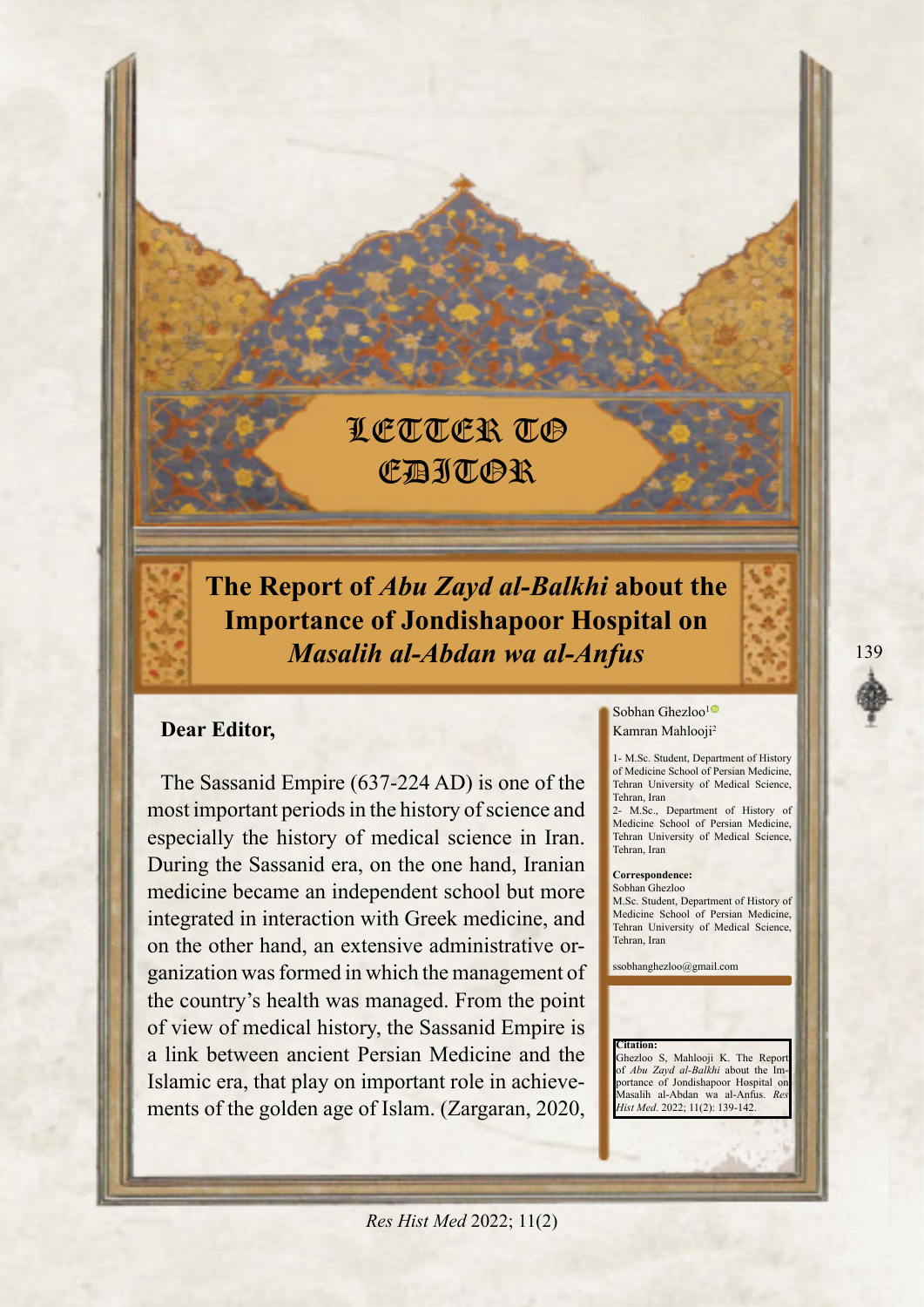edge from Iran to Baghdad, which we call the second migration, is one of pp.156-157) JondiShapoor Hospital and the process of transferring knowlthese important historical horizons. This hospital in southwestern Iran has *Hekmah*, in which Ali Ibn Sahl Rabban al-Tabari mentions his meeting with *been mentioned in various historical texts, such as the book Ferdows al*the manager of this hospital. (Mahlooji, and Abdoli, 2021, pp. 199-202) Or in Shahnameh, which knows the place of death of the Iranian prophet Mani in front of this hospital. But despite the many historical documents, some researchers, due to their lack of familiarity with the medical history texts tal in this historical period is like a myth. And the oldest text known for of this period, have stated that the existence of this JondiShapoor hospithe existence of this place has been mentioned in the works of historians such as Al-Qifti (died 1248). (Pormann, and Savage-Smith, 2014, p. 52) but, the existence of JondiShapoor Hospital has been mentioned many times in important and significant works throughout history and before Al-Qifti, as anfus written by Ahmad ibn Sahl Balkhi (Abu Zayd al-Balkhi). Ahmad Ibn mentioned above. One of these works is the book *Masalih al-abdan wa al-*Sahl (d. 235-322 AH / 849-934 AD), was a writer, theologian, philosopher, geographer and scholar of various sciences. he was born in the Shamistian area. His father was a Sistani teacher. Apparently, Abu Zayd chose the same job for a while, but after a while, due to his vast knowledge and abundant information in various fields, he was noticed by the rulers and elders, and caught Abu Ali Jihani's, the minister of Nasr ibn Ahmad Samani, (301-330) AH). Attention. He was welcomed by jihani, as well as dignitaries such as Hussein bin Ali Marvroudi and they gave him a pension and gifts. (Velayati, et al.,  $2010$ , p. 53)

In the book "*Masalih al-abdan wa al-anfus*", part of al-Darasah, Tamhid fi Taras al-Hefzolsehat, part one: Hefzolsehat fi al-Hezarat al-Ghadimeh, he refers directly to Jondishapoor Hospital and deals with the important role of this hospital in Jondishapoor.

The Jondishapoor School and it's hospital had a distinguished civilized position. And natural treatments were used with stroking, baths, sports, and special nutrition (Balkhi, 2009, p. 27).

This text clarifies some important points. First, Abu Zayd refers directly to the school. jondishapoor Hospital has been mentioned in the texts before, but this text clearly clarifies the position of doctors' education and training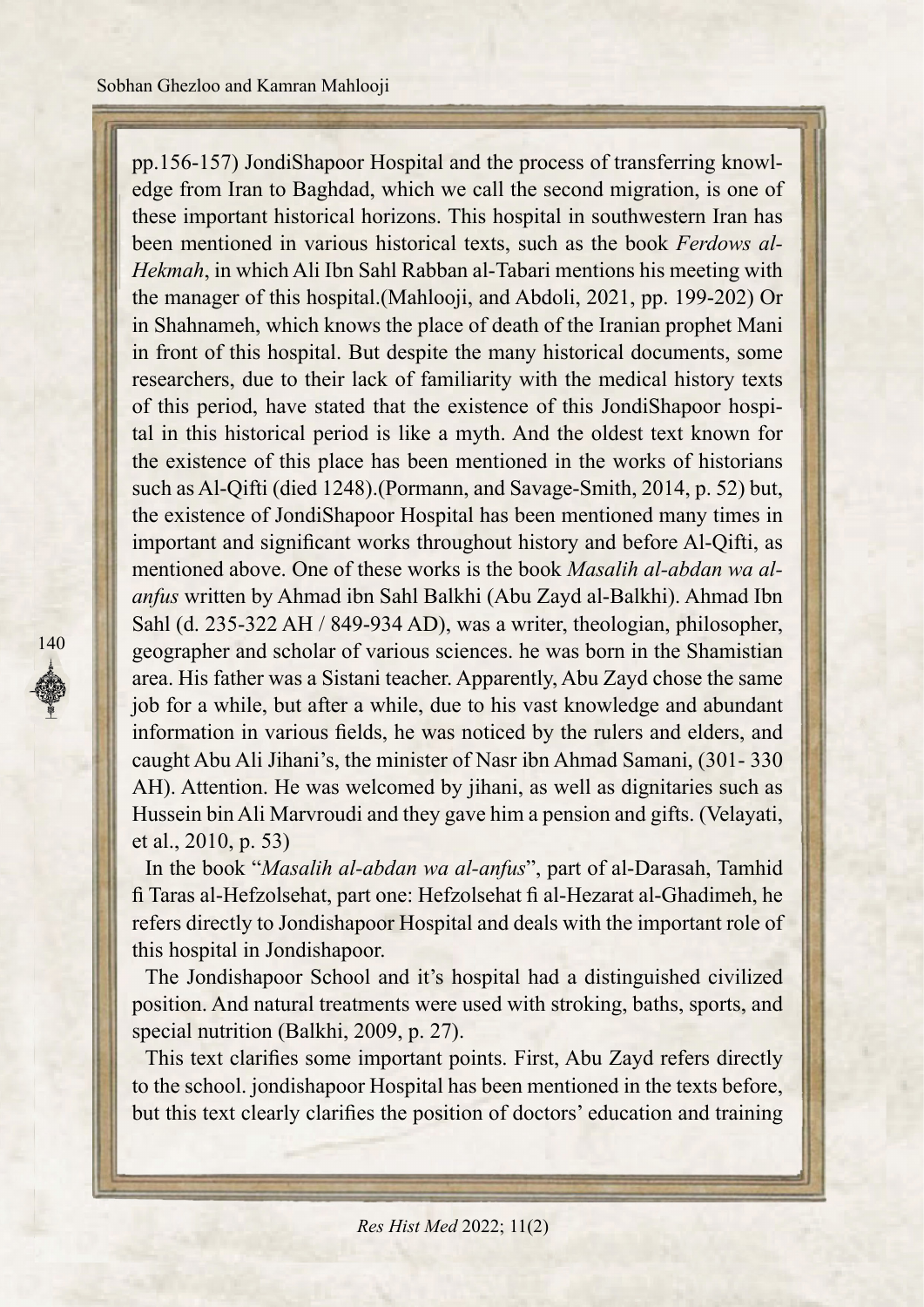during the flourishing period of this school. As I saw with Ali Ibn Raban Tabari, he introduced therapies in Jondishapoor under the influence of folk remedies. And of course the position of Greek medicine in this school can tion of medical texts in these schools is a point that has escaped the eyes of not be ignored. Combined traditions in treatment and the position of translamany researchers such as Dimitri Gutas (Mahlooji, and Abdoli, 2018, pp.  $209-216$ ) A point that can help a lot in better understanding the translation .movement

Secondly, in this paragraph, special treatment methods such as exercise, enced medical staff and familiar with various treatment methods. This shows bath and special diet are mentioned. This indicates the existence of experithe coherent and planned mechanism of this hospital and medical school

hapoor Hospital and School. Emily Savage mentions in her book *Medieval* Thirdly, this paragraph emphasizes the privileged position of the Jondisably just a copy of the Christian resting places that were in the church and *Islamic Medicine* that this hospital has a little importance and was probwas a simple place for patients and poor people . But this text shows that the is completely wrong, and this hospital-school was considered one of the unique places in the history of science in its time.

Research on the scientific position of Jondishapoor in the civilization of ancient Iran and the transfer of knowledge from Iran to Islamic civilization is still in its infancy.

#### **References**

Balkhi, A. Z., 2009. Masalih al-abdan wa al-anfus. 1st Editon. Tehran: Research Institute for Islamic & Complementary Medicine of Iran University of Medical Science.

Mahlooji, K., and Abdoli, M., 2021. The Report of Ali ibn Sahl Rabban al-Tabari about Jondishapour (Gandhi Shapur) Hospital in the 9th Century. Journal of Research on History of Medicine. 10(3), pp. 199-202.

Mahlooji, K., and Abdoli, M., 2018. The Critique Theory of "The Incompatibility of the Translation Movement from Beit-al-Hikmah" in the Book of "Greek Thought and Arabic Culture" by Dimitri Gutas. Journal of Research on History of Medicine. 7(4), pp. 209-216. ne is completely wrong, and ints nospital-scriboti was considered one of the<br>
unique places in the history of science in its time.<br>
Research on the scientific position of Jondishapoor in the civilization of<br>
ancient Iran a

Pormann, P. E., and Savage-Smith, E., 2014. Medieval Islamic Medicine. 1st ed. Tehran: Pajoheshkadeh Tarikh Islam.

Velayati, A. A., Shams Ardekani, M. R., Mokhber Dezfouli, M. R., Ghasemlou, F., 2010. Calendar of History of Culture and Civilization of Islam and Iran book. Tehran: Amirk